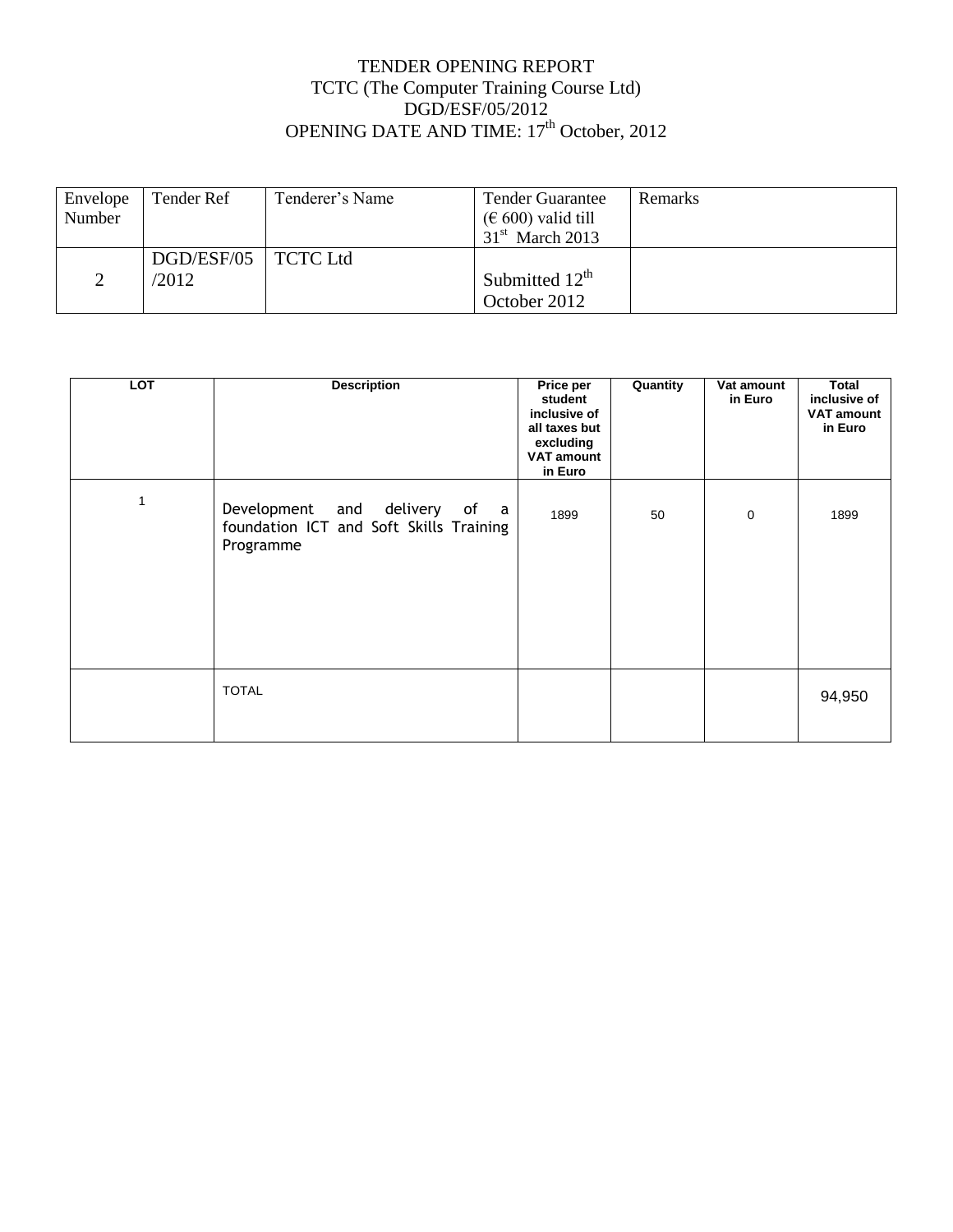## TENDER OPENING REPORT TCTC (The Computer Training Course Ltd) DGD/ESF/05/2012 OPENING DATE AND TIME: 17<sup>th</sup> October, 2012

| Envelope | Tender Ref | Tenderer's Name  | <b>Tender Guarantee</b>                 | <b>Remarks</b> |
|----------|------------|------------------|-----------------------------------------|----------------|
| Number   |            |                  | $(\text{\textsterling} 200)$ valid till |                |
|          |            |                  | $31st$ March 2013                       |                |
|          | DGD/ESF/05 | STC Training Ltd |                                         |                |
|          | /2012      |                  | Submitted $12th$                        |                |
|          |            |                  | October 2012                            |                |

| <b>LOT</b>     | <b>Description</b>           | Price<br>inclusive of<br>all taxes but<br>excluding<br><b>VAT</b><br>Amount in<br>Euro | Vat amount<br>in Euro | <b>Total</b><br>inclusive of<br><b>VAT amount</b><br>in Euro |
|----------------|------------------------------|----------------------------------------------------------------------------------------|-----------------------|--------------------------------------------------------------|
| $\overline{2}$ | Provision of training rooms. | 9,800                                                                                  | 1,764                 | 11,560                                                       |
|                |                              |                                                                                        |                       |                                                              |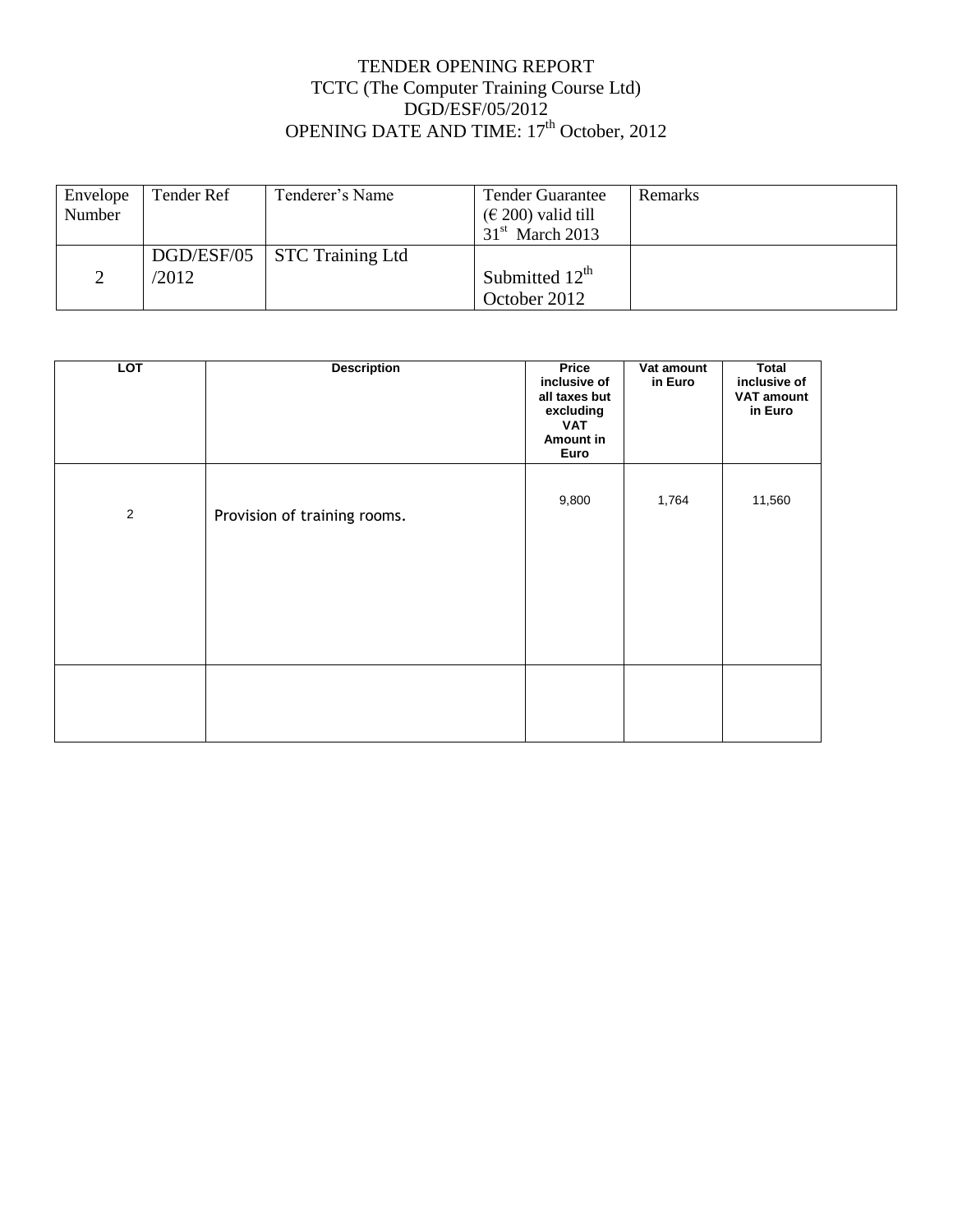## TENDER OPENING REPORT STC Training Ltd - DGD/ESF/05/2012 OPENING DATE AND TIME: 17<sup>th</sup> October, 2012

| Envelope | Tender Ref | Tenderer's Name         | <b>Tender Guarantee</b>                             | Remarks |
|----------|------------|-------------------------|-----------------------------------------------------|---------|
| Number   |            |                         | $(\text{\ensuremath{\mathfrak{E}}} 600)$ valid till |         |
|          |            |                         | $15th$ March 2013                                   |         |
|          | DGD/ESF/05 | <b>STC Training Ltd</b> |                                                     |         |
|          | /2012      |                         | Submitted $9th$                                     |         |
|          |            |                         | October 2012                                        |         |

| <b>LOT</b> | <b>Description</b>                                                                    | <b>Price per</b><br>student<br>inclusive of<br>all taxes but<br>excluding<br><b>VAT amount</b><br>in Euro | Quantity | Vat amount<br>in Euro | <b>Total</b><br>inclusive of<br><b>VAT amount</b><br>in Euro |
|------------|---------------------------------------------------------------------------------------|-----------------------------------------------------------------------------------------------------------|----------|-----------------------|--------------------------------------------------------------|
| 1          | Development and delivery of a<br>foundation ICT and Soft Skills Training<br>Programme | 2,300                                                                                                     | 50       | $\mathbf 0$           | 2,300                                                        |
|            | <b>TOTAL</b>                                                                          |                                                                                                           |          |                       | 115,000                                                      |

| Envelope | Tender Ref | Tenderer's Name | <b>Tender Guarantee</b>                 | <b>Remarks</b> |
|----------|------------|-----------------|-----------------------------------------|----------------|
| Number   |            |                 | $(\text{\textsterling} 200)$ valid till |                |
|          |            |                 | $15th$ March 2013                       |                |